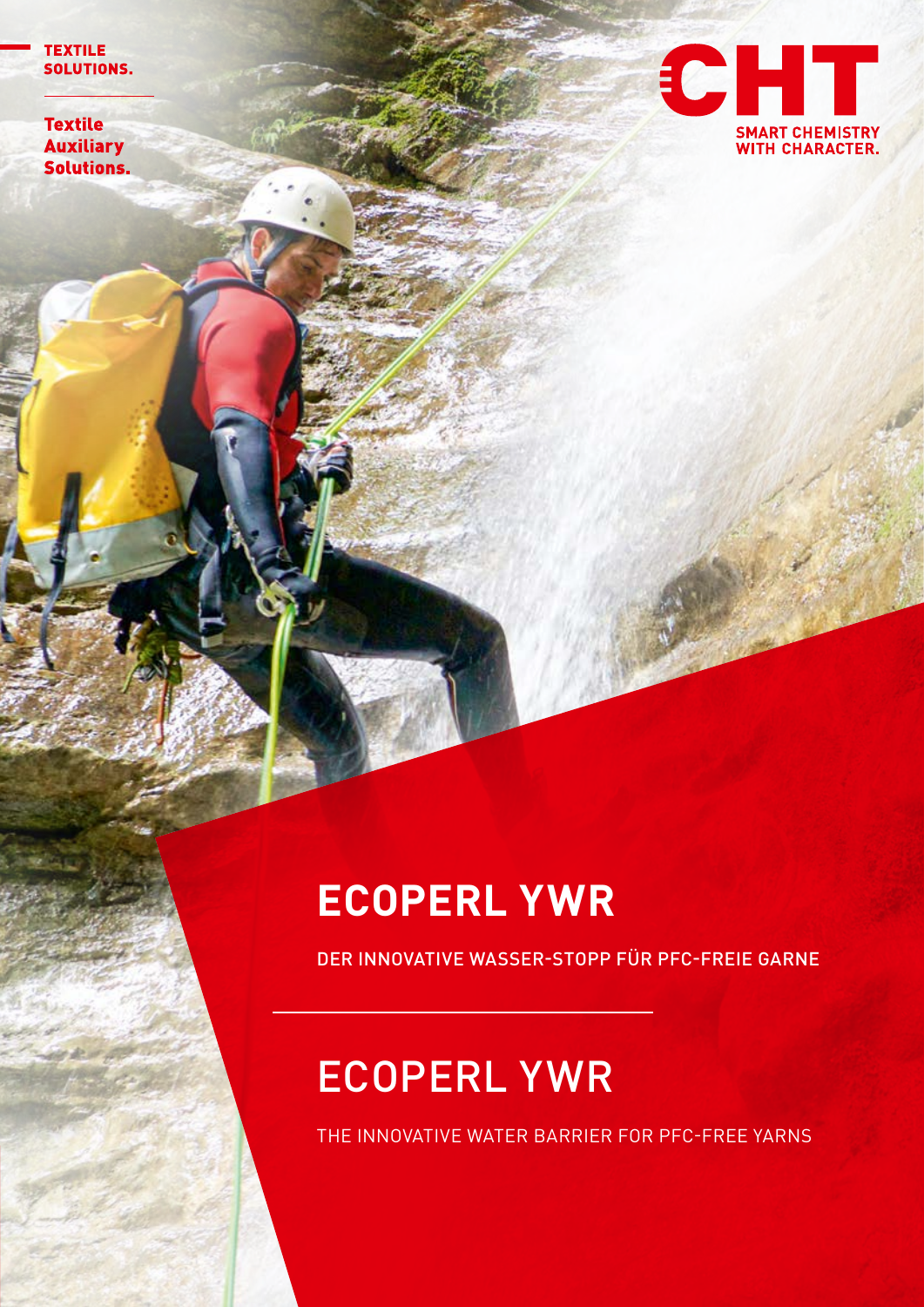## NATÜRLICHE PERFORMANCE.

NATURAL PERFORMANCE.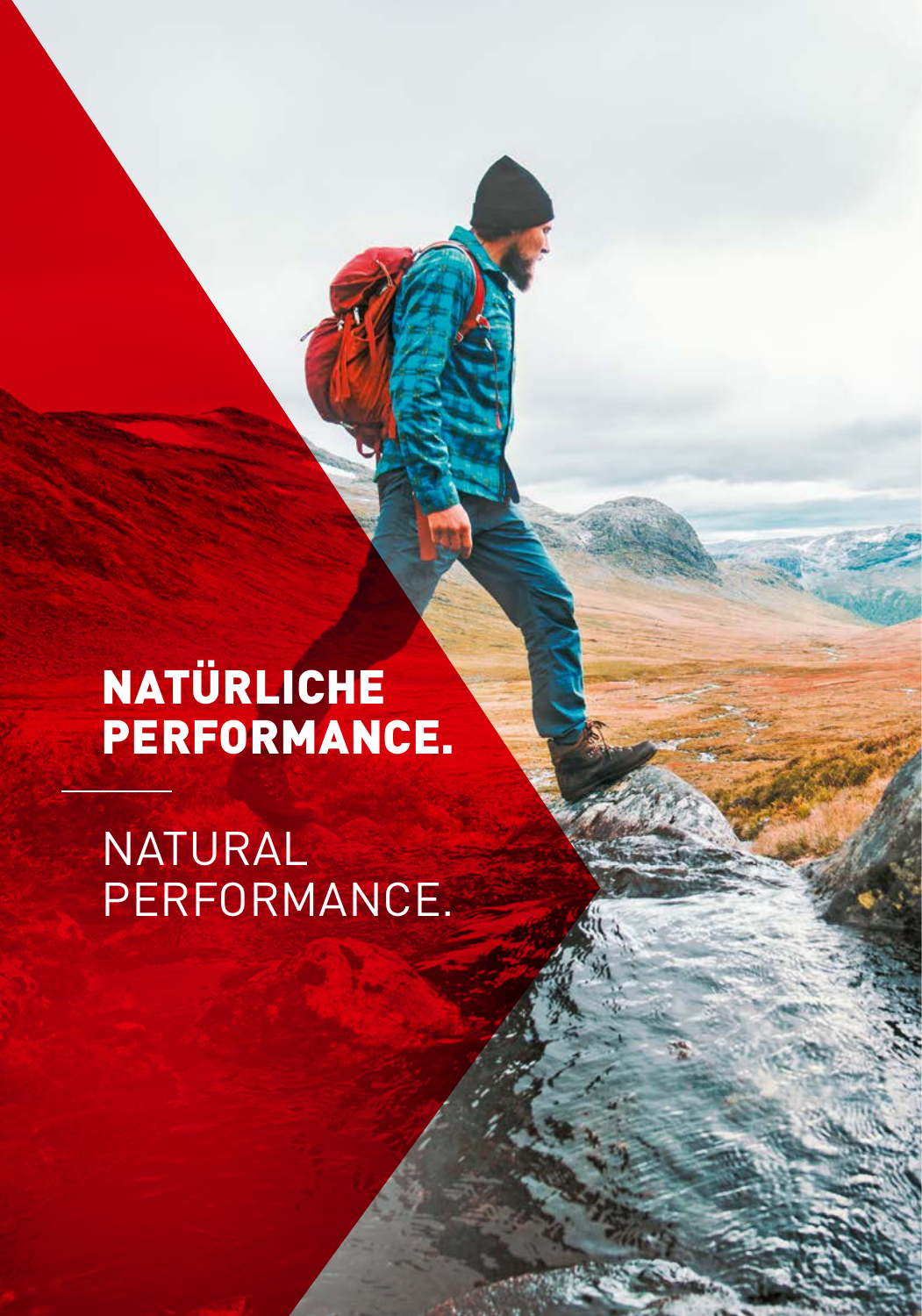#### ÜBERZEUGENDE EIGENSCHAFTEN

- ` Ausgezeichnete Reduzierung der Kapillarwirkung auf allen Faserarten (Wasser-Absorptions-Stopp)
- ` Exzellenter Hydrophobierungseffekt
- ` Sehr gute Waschbeständigkeit (geprüft bei 60 °C)
- ` Hohe Abriebbeständigkeit (geeignet für Anforderungen des Gore Tests)
- **Example 3** Guter Badauszug und homogene Verteilung innerhalb der Garnspule
- ▶ Frei von PFC

#### FÜR NATÜRLICHE UND SYNTHETISCHE GARNE

- $\blacktriangleright$  Funktionelle Bekleidung (z.B. Kombination hydrophober und hydrophiler Garne im Zwirnprozess)
- ` Nähfäden für Taschen, Rucksäcke, Schuhe und Zelte
- ` Garne für Strickschuhe (Sport- und Freizeitschuhe)
- ▶ Schnürsenkel oder Schnüre aller Art
- ` Seile und Taue
- ` Flecht- und Webartikel für technische Bänder

#### **PROVEN CHARACTERISTICS**

- ` Excellent anti-wick effect: reduction of capillary effect on all fibre types (water absorption stop)
- Excellent hydrophobic effect
- $\triangleright$  Very good wash durability (tested at 60 °C)
- ` High abrasion resistance (suitable for Gore test requirements)
- ` Good bath exhaustion and homogeneous distribution within the bobbin
- ` Free from PFC

#### FOR NATURAL AND SYNTHETIC YARNS

- ` Functional apparel (e.g. combination of hydrophobic and hydrophilic yarns in the twisting process)
- ` Sewing threads for bags, backpacks, shoes and tents
- ` Yarns for knitted shoes (sports and leisure shoes)
- $\blacktriangleright$  Laces or cords of all kinds
- ▶ Ropes and cables
- Braiding and weaving articles for technical tapes

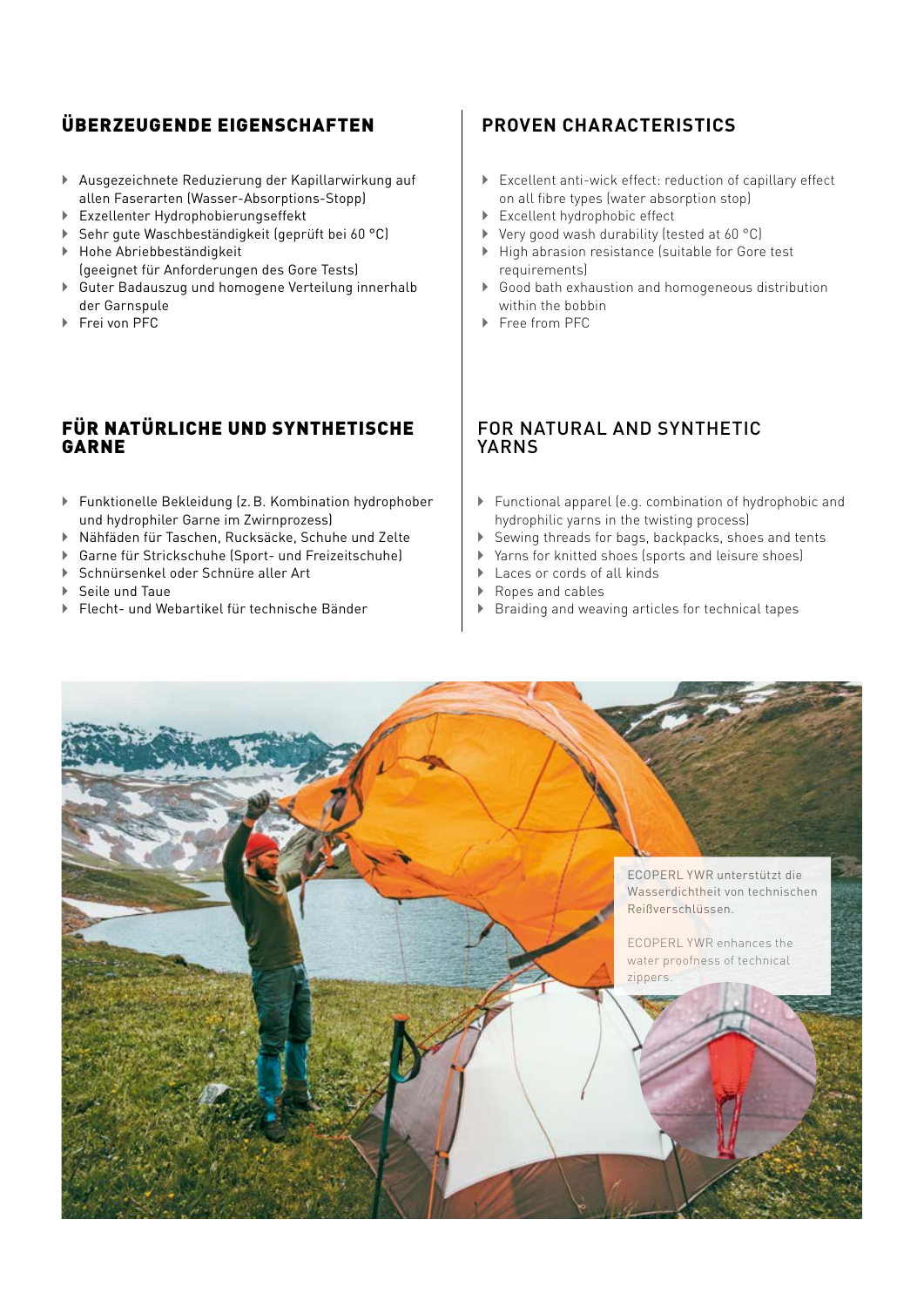#### VIELSEITIGE **EINSATZMÖGLICHKEITEN**

ECOPERL YWR ist universell einsetzbar und kann im Ausziehverfahren /Garnfärbeapparat sowie für Galette /Dosiersystem verwendet werden. Dazu werden Vorversuche auf den jeweiligen marktüblichen Systemen empfohlen.

#### **VERSATILE APPLICATION FIELDS**

ECOPERL YWR is universally applicable and can be used in the exhaustion process / yarn dyeing apparatus as well as for the lick roller / dosing system. For this purpose, preliminary tests on the respective commercially available systems are recommended.

 ECOPERL YWR gewährleistet exzellente Wasserabstoßung bei gleichzeitig hoher Abriebfestigkeit.

ECOPERL YWR ensures excellent water repellency combined with high abrasion resistance.

ECOPERL YWR versiegelt sicher die "Schwachstelle Naht" aufgrund perfekter Wasser-Absorptions-Stopp Eigenschaften.

ECOPERL YWR safely seals the "weak point seam" due to its perfect water anti wick properties.

### **FOCUS ON ENVIRONMENT**

- ▶ bluesign<sup>®</sup> approved
- ▶ ZDHC compliant
- ▶ Suitable for STANDARD 100 by OEKO-TEX®

ECOPERL YWR hält den Schuh und Schnürsenkel trocken.

ECOPERL YWR keeps shoes and laces dry.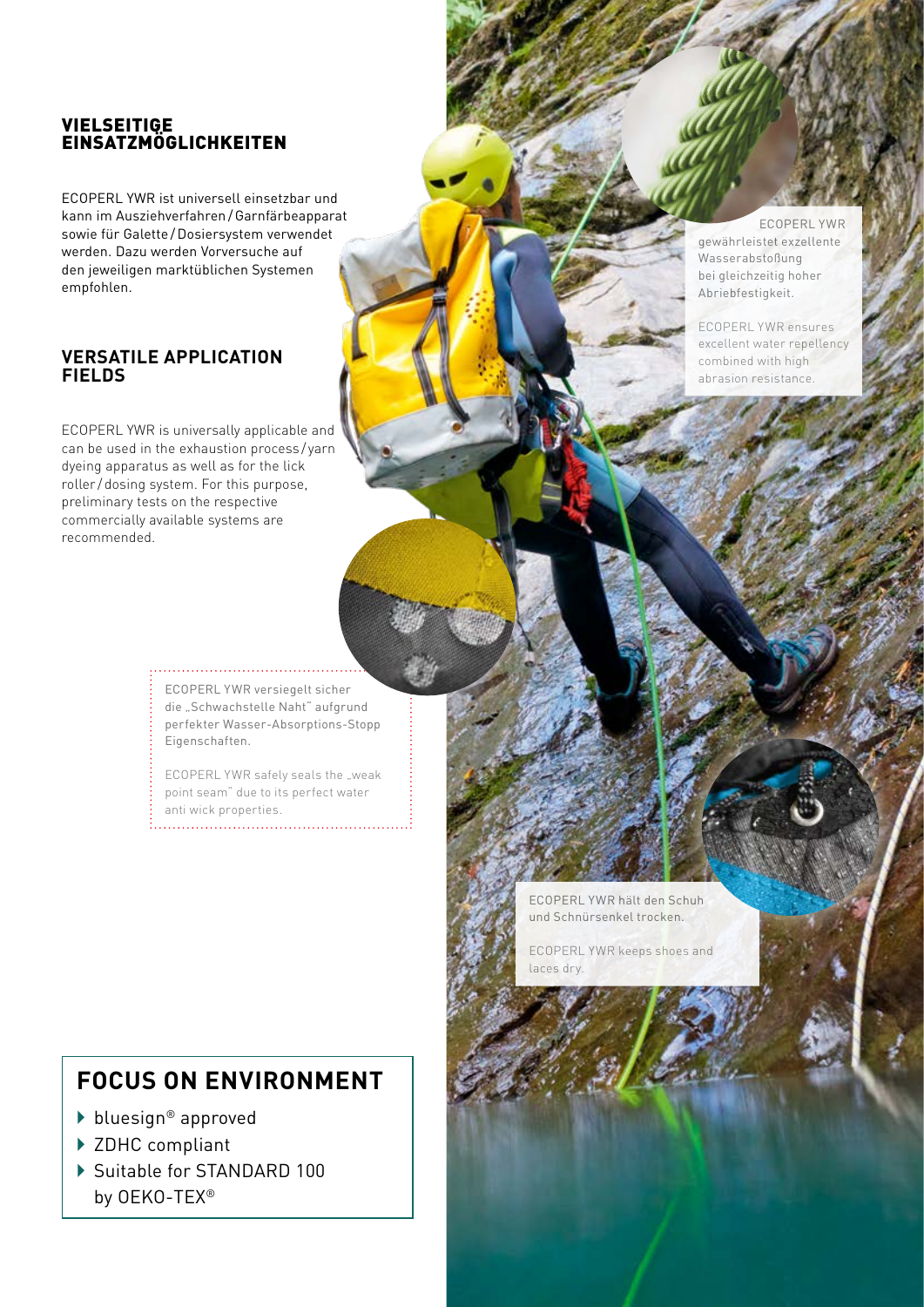#### PERFEKTE HYDROPHOBIERUNG FÜR IHRE **TEXTILINNOVATION**

Wasserabweisende, strapazierfähige und nachhaltig verarbeitete Garne setzen Trends: Mit der Produktentwicklung ECOPERL YWR ermöglicht Ihnen die CHT Gruppe eine PFCfreie Garnhydrophobierung, die höchste Ansprüche erfüllt.

Speziell für Garne aller Faserarten entwickelt, wurden für ECOPERL YWR biobasierende Rohstoffe optimal mit einer Matrix aus Wachsen und Polymeren abgestimmt.

Das Ergebnis überzeugt: ECOPERL YWR verfügt über einen ausgezeichneten Wasser-Absorptions-Stopp, ist vielseitig einsetzbar und hochbeständig gegenüber Reibung, die beim Nähvorgang oder beim Strick- und Webprozess entsteht.

#### **PERFECT HYDROPHOBICITY FOR YOUR TEXTILE INNOVATION**

Water-repellent, durable and sustainably processed yarns set trends: With the development of ECOPERL YWR the CHT Group enables you to achieve a PFC-free anti-wick effect on your yarn to meet the highest demands.

Specially developed for yarns made from all fibre types, biobased raw materials have been optimally tuned in a matrix of waxes and polymers for ECOPERL YWR.

The result is convincing: ECOPERL YWR is excellent for stopping water absorption, is versatile and highly resistant to the friction generated during the sewing, knitting and weaving processes.

# 50 %\* BIOBASIERENDE ROHSTOFFE \*Kalkulation auf Aktivgehalt **50 %\* BIO-BASED RAW MATERIAL** \*calculation to active content of product **d**<br>**waxes** and pol **<sup>B</sup>io-base<sup>d</sup> <sup>r</sup>a<sup>w</sup> <sup>m</sup>aterial<sup>s</sup>**

#### Nachhaltige Produktentwicklung mit ECOPERL YWR **Sustainable product development with ECOPERL YWR**



#### INHÄRENTE BIOLOGISCHE ABBAUBARKEIT\* 98 % Elimination, 28 % Mineralisation \*Bezug OECD 302 B

**INHERENTLY BIO-DEGRADIBILITY\* 98 % Elimination 28 % Mineralisation** \*acc. OECD 302 B

#### **Technical Service**

Textile Auxiliary Solutions | Finishing and Coating

- $\frac{1}{2}$  + 49 7071 154 254
- finishing-coating@cht.com